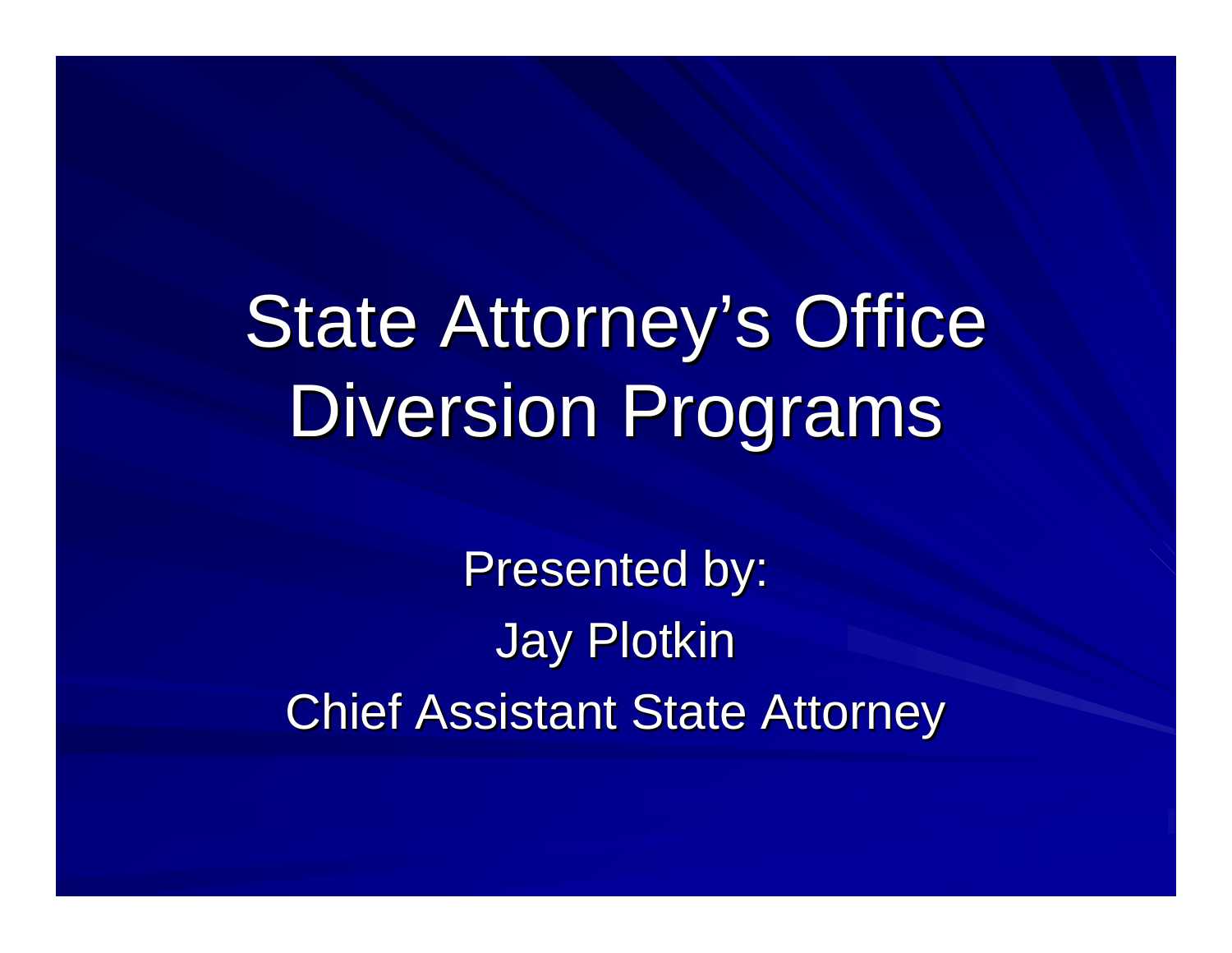#### The Purpose of Diversion

**The Office of the State Attorney maintains** several diversionary programs designed to render speedy justice without involvement in the traditional court system. These programs provide early intervention to prevent further criminal activity.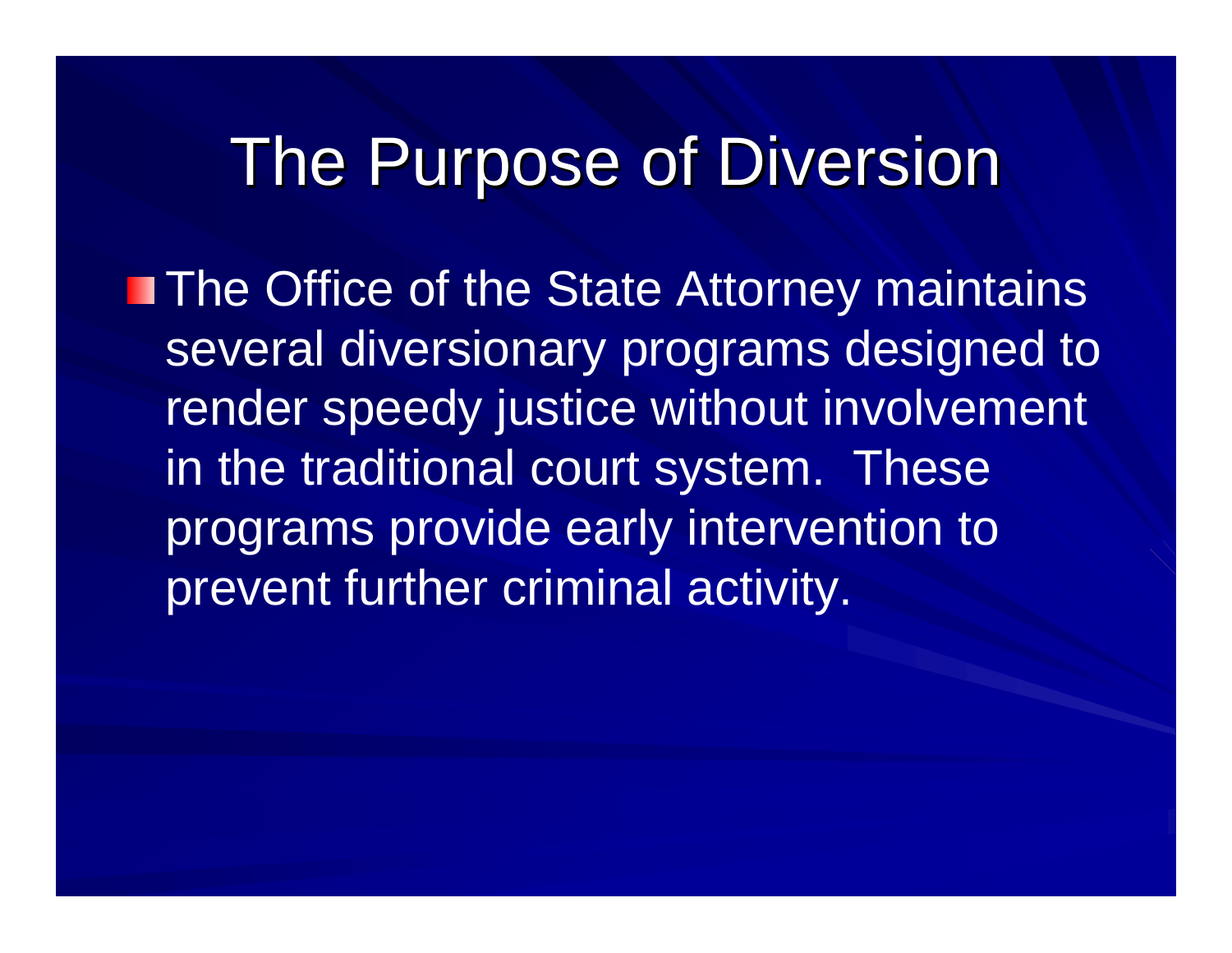## **SAO Diversion Programs**

#### **T** 7 Adult Programs

- Citizen's Dispute/Consumer Mediation Programs
- Restitution Enforcement Program
- Felony Pre-Trial Intervention
- Misdemeanor Pre-Trial Intervention
- Pre-Trial Restitution
- Drug Court

#### **6 Juvenile Programs**

- Juvenile Arbitration I and II Programs
- Intensive Delinquency Diversion Services Program
- $-$  Teen Court/Truancy Teen Court Programs
- Truancy Arbitration Program
- Intervention for At-Risk Youth Program
- Juvenile Drug Court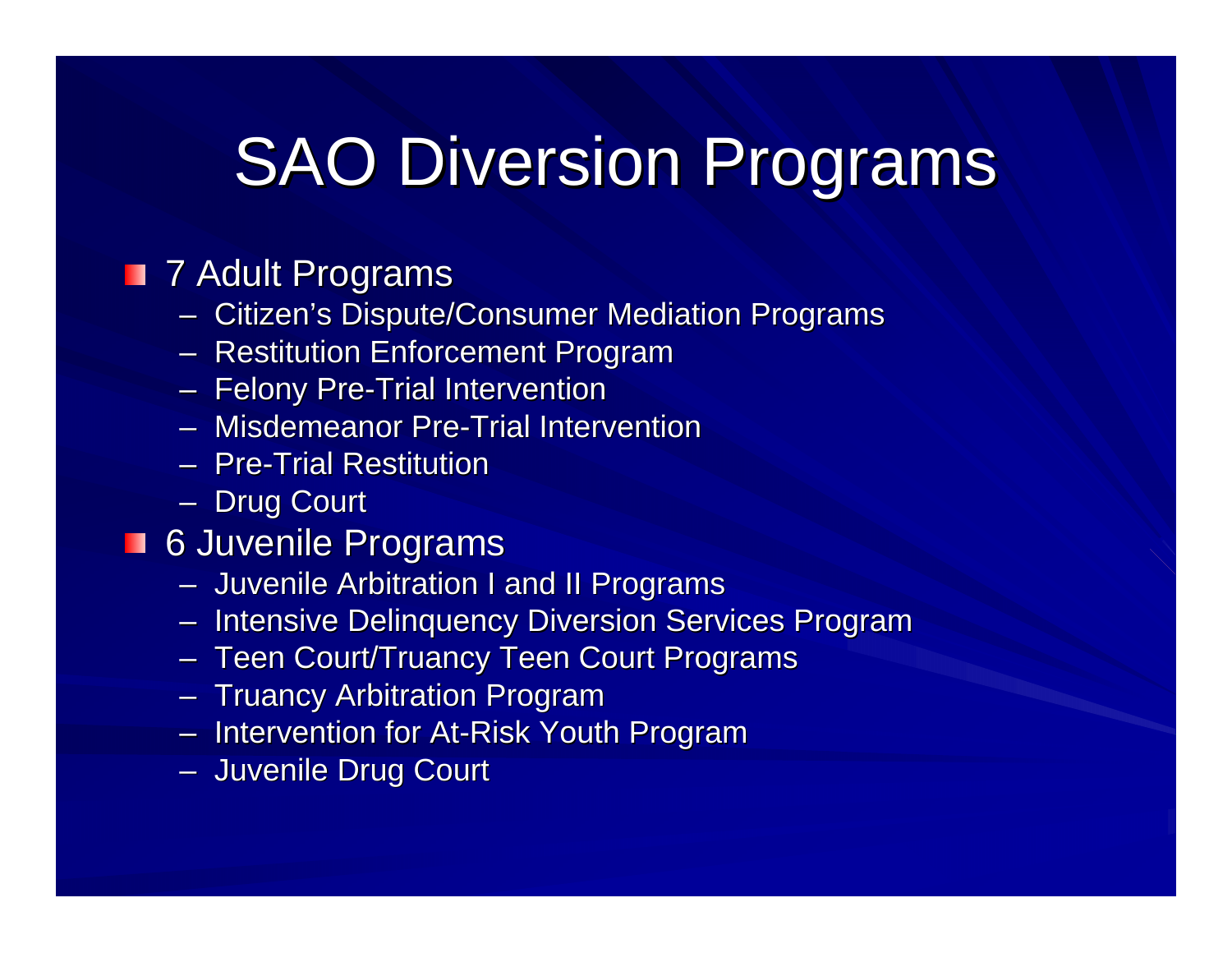# **Adult Diversion**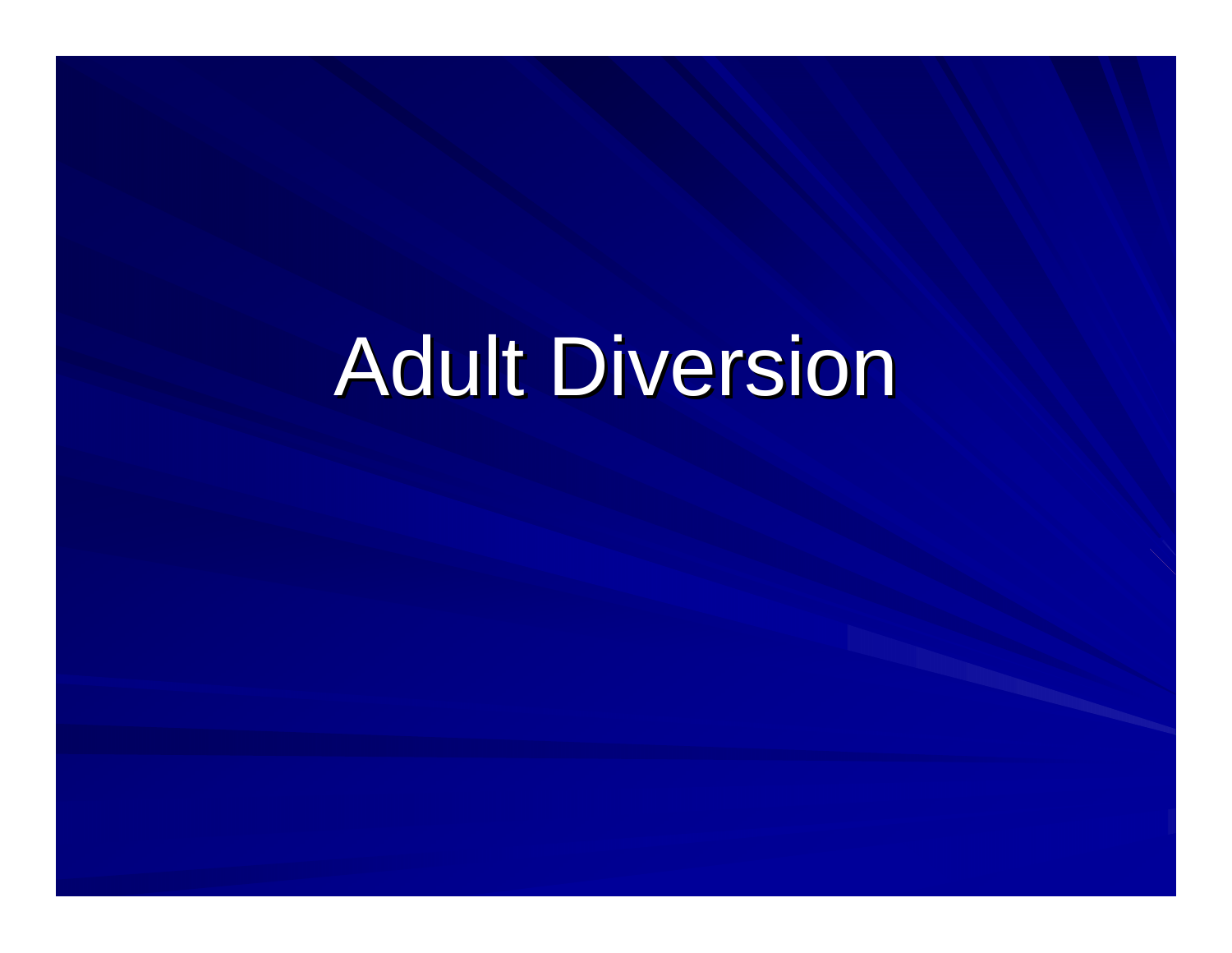#### **Citizen's Dispute and Consumer Mediation Programs**

- **Hearings have mediation as their fundamental** purpose.
- **These programs seek to resolve disputes before** they result in criminal behavior.
- **Parties are assisted by a volunteer hearing** officer in reaching a mutually satisfactory compromise.
- **Agreements are put into writing and signed by** both parties.
- In 2007, 1,159 hearings were held and<br>\$24,726.86 in restitution was collected.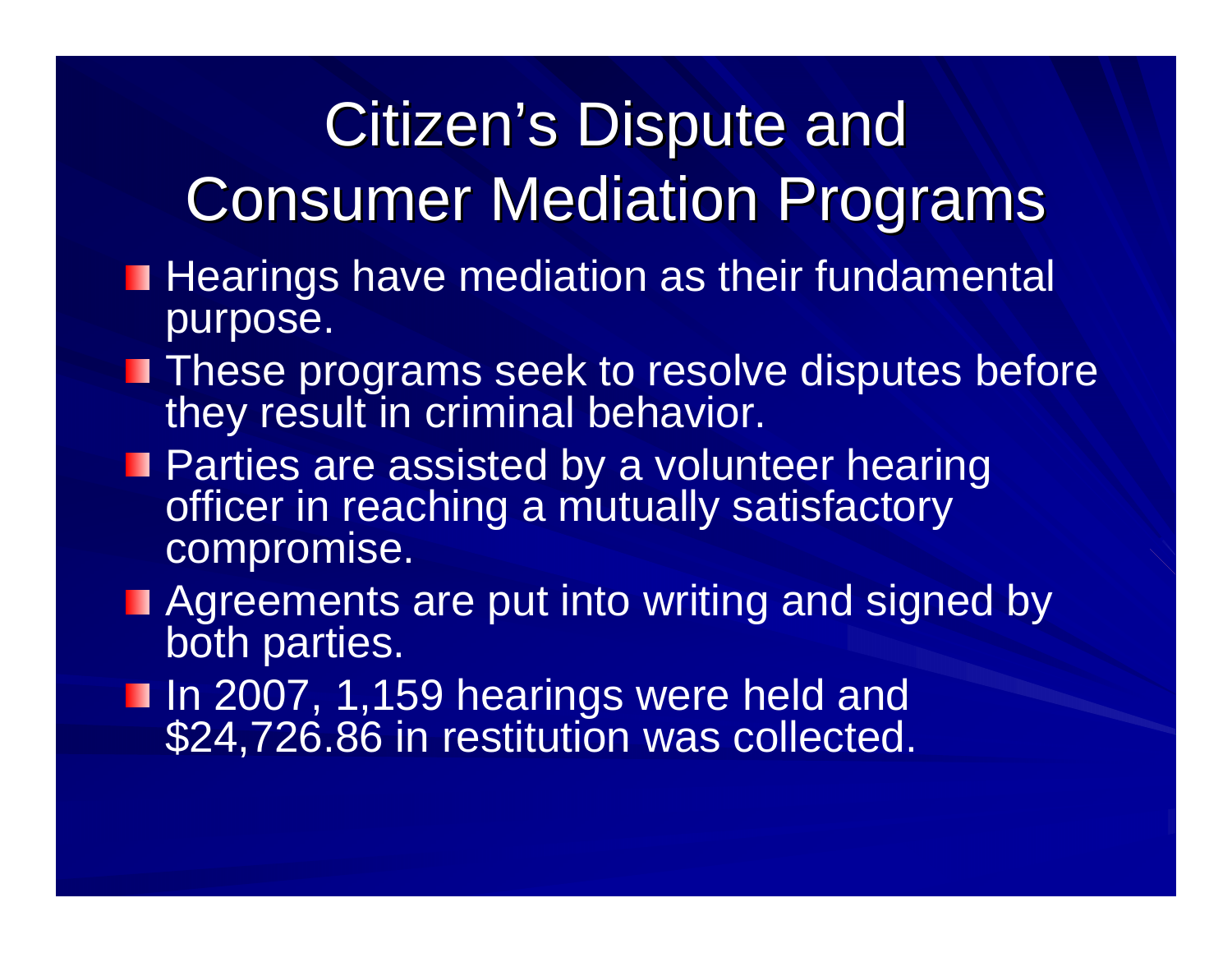#### **Restitution Enforcement Program**

- **Purpose of the program is to assist government agencies in the** collection of restitution.
- **Appropriate cases for REP include public assistance or workmen's** compensation fraud, electric meter tampering, housing code violations, health code violations, failure to remit State sales tax, drive-off gas, failure to obtain or renew occupational licenses, rental theft, and other cases from the circuit divisions where restitution recovery is the primary goal
- Cases are arbitrated by trained SAO volunteers
- In 2007, 1,871 hearings were held and \$1,182,675.38 in restitution was paid to victims.
- Defendants paid \$44,295 in fees which assists the SAO with operating costs of the program.
- The program collected \$129,429.43 in restitution for the Jacksonville Housing Authority.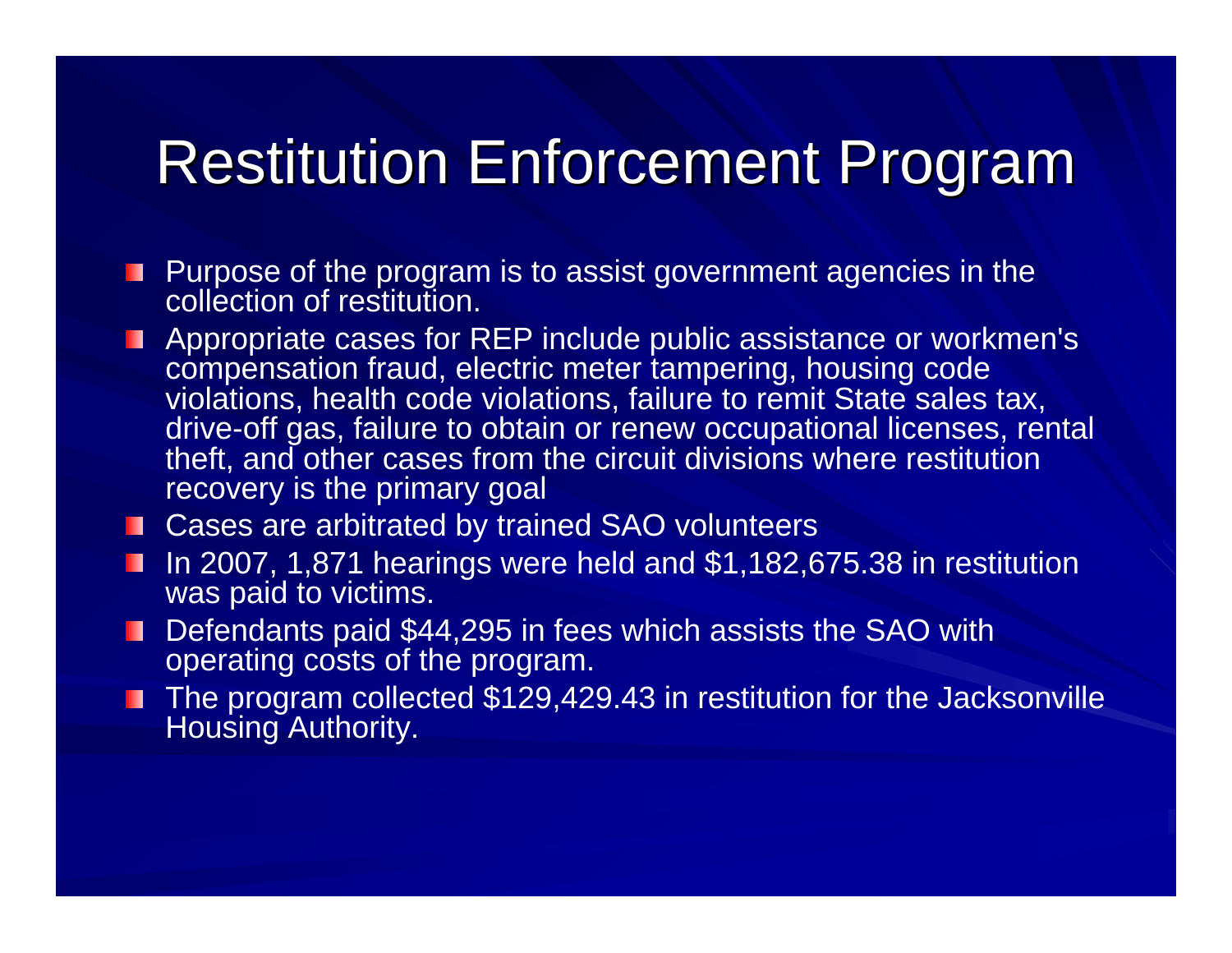## **Tax Collection Enforcement Diversion Program**

- A special project of REP is the Tax<br>Collection Enforcement Diversion Program. п
- In 2002, the Florida Legislature created the Personal Care Attendant (PCA) Program, п F.S. 413.402 as a pilot project. The purpose<br>is to promote gainful employment and<br>independent living for persons with traumatic<br>spinal cord injuries by providing financial<br>assistance to hire personal care attendants.<br>The i between Senator Steve Wise and Jimmy Patrick, a quadriplegic, who worked for our<br>office as the Program Director of REP.<br>Funding for the PCA would come from a<br>percentage of restitution that is collected in<br>cases where businesses fail to remit sales tax to the State.
- In addition to the Fourth Judicial Circuit, four other State Attorneys (counties) agreed to replicate our successful program and be part<br>of this project: Broward, Miami-Dade,<br>Hillsborough, & Palm Beach.
- As of 1/15/08 we had 29 recipients of PCA quarterly payments totaling \$56,645.38 per п quarter

| Broward                         | $\mathbf{S}$               | 397,089.18     |
|---------------------------------|----------------------------|----------------|
| Miami-Dade                      | $\boldsymbol{\mathcal{S}}$ | 221,284.43     |
| Duval/Clay/<br>Nassau           | $\boldsymbol{\mathcal{S}}$ | 606,144.78     |
| <b>Hillsborough</b>             | $\boldsymbol{\mathcal{S}}$ | 614,317.77     |
| <b>Palm Beach</b>               | $\mathbf{\$}$              | 47,448.59      |
| <b>MSP for PCA</b>              | $\boldsymbol{\mathsf{S}}$  | 110,431.06     |
| Interest                        | $\boldsymbol{\mathcal{S}}$ | 98,304.99      |
| Other<br><b>Contributions</b>   | $\mathbf{S}$               | 50.00          |
| <b>Balance of PCA</b><br>Monies |                            | \$2,095,070.80 |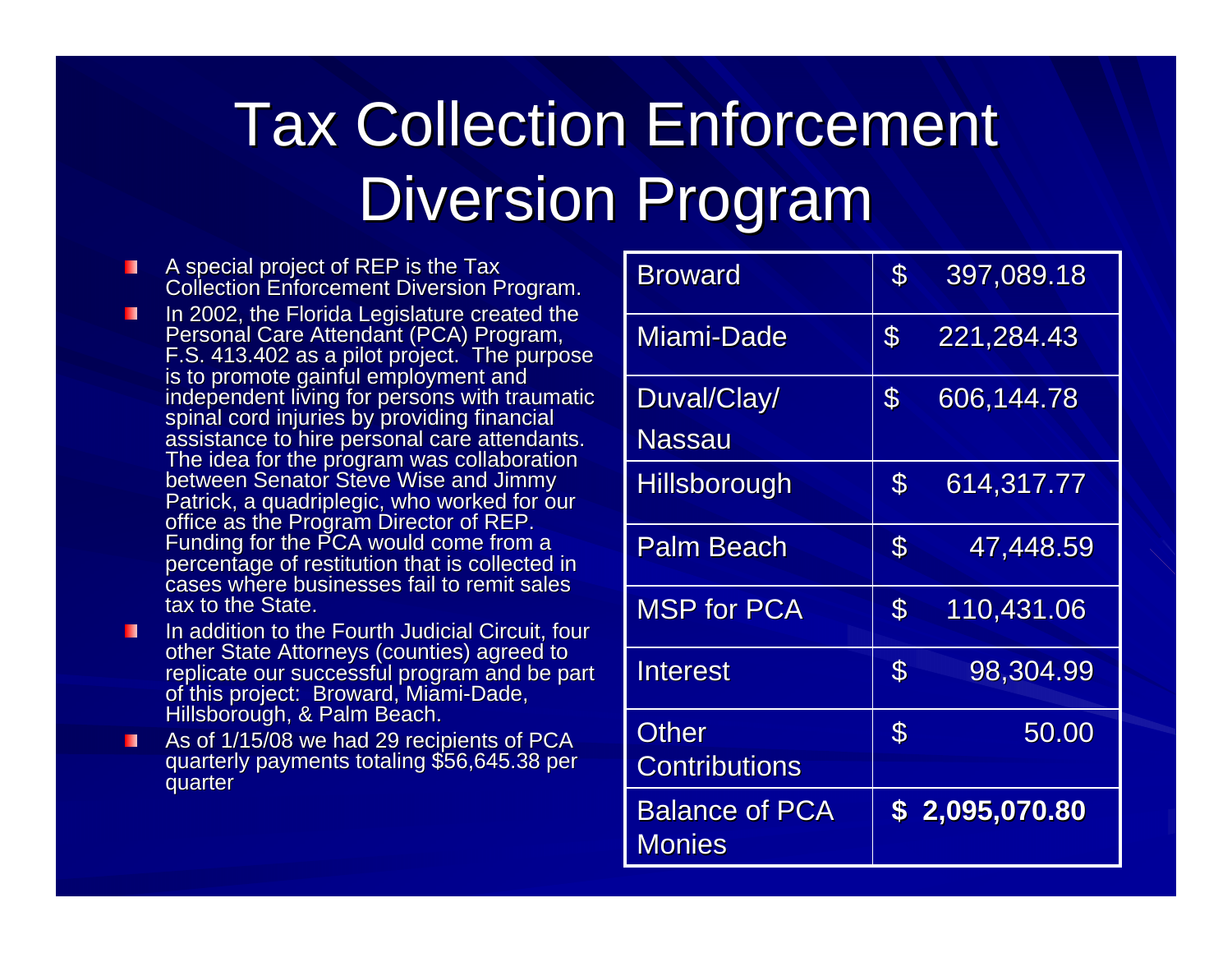## Felony Pre-Trial Intervention

- **Eligible defendants include first offenders, or any person previously** convicted of no more than one non-violent misdemeanor, who is charged with a felony of the third degree.
- **DED** Offenders sign a deferred prosecution agreement and are placed under supervision with the Department of Corrections for six to twenty-four months.
- **The Deferred Prosecution Agreement contains such special** conditions as restitution to the victim, community service work hours, education, medical and psychological treatment, etc.
- **Upon completion of the program, the charges held in abeyance are** dismissed. Failure to complete the program may result in criminal prosecution.
- In 2007, 493 cases were accepted, 25,045 community services hours were completed and \$277,289.75 in restitution was ordered to be paid to victims.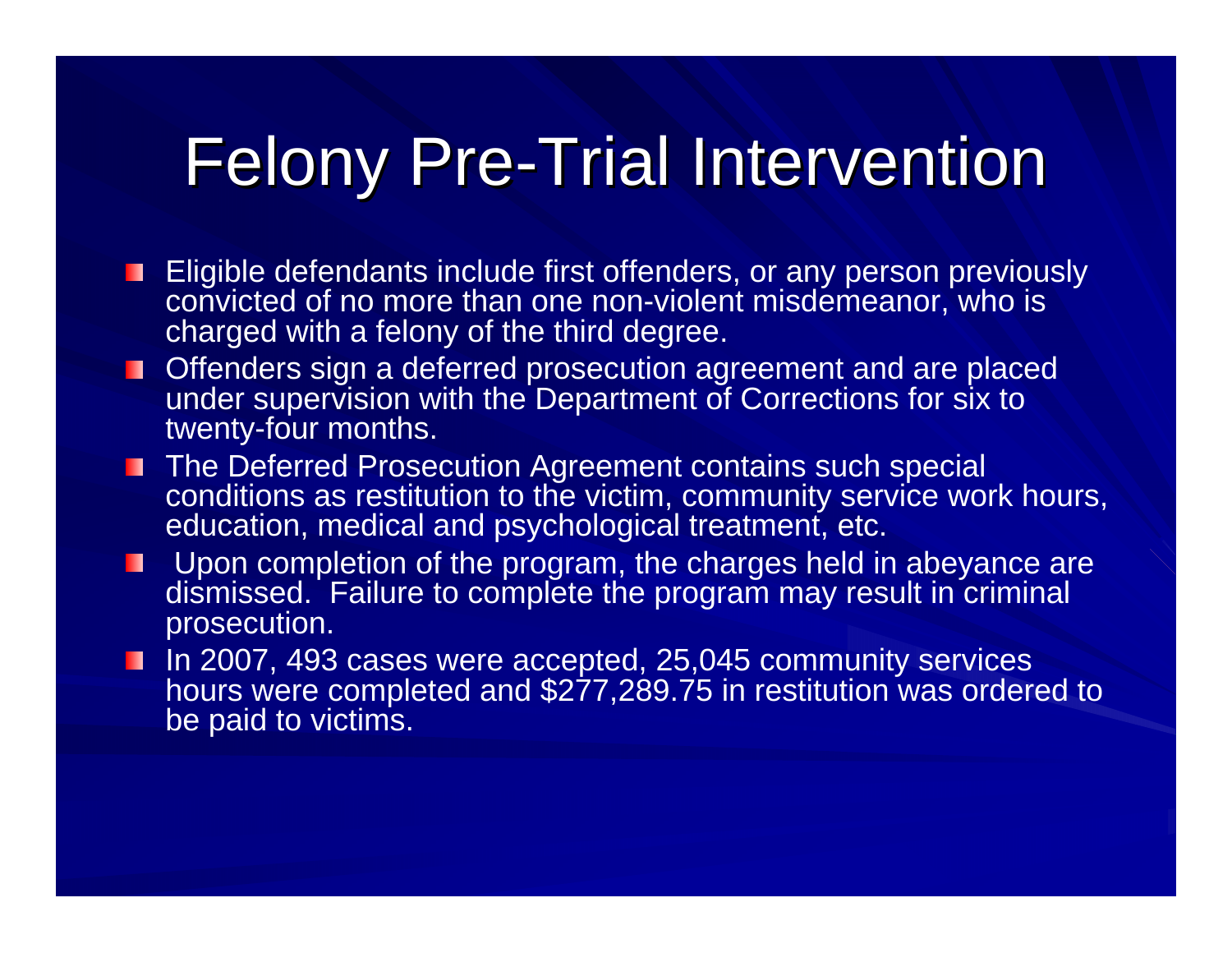#### Misdemeanor Pre-Trial Intervention

- **Diversion program for defendants who have no felony** convictions and no more than two prior misdemeanor convictions.
- **Offenders sign a deferred prosecution agreement for a** period of two to six months.
- **B** Sanctions may include community service hours, fees paid to the Victim's Compensation Trust Fund, counseling, or restitution paid to the victim.
- In 2007, 969 cases were accepted into the program,<br>5,225 community service hours were completed, and \$53,177.25 in restitution was collected for victims.
- Defendants paid \$88,350.00 in fees which assists the SAO with operating costs of the program.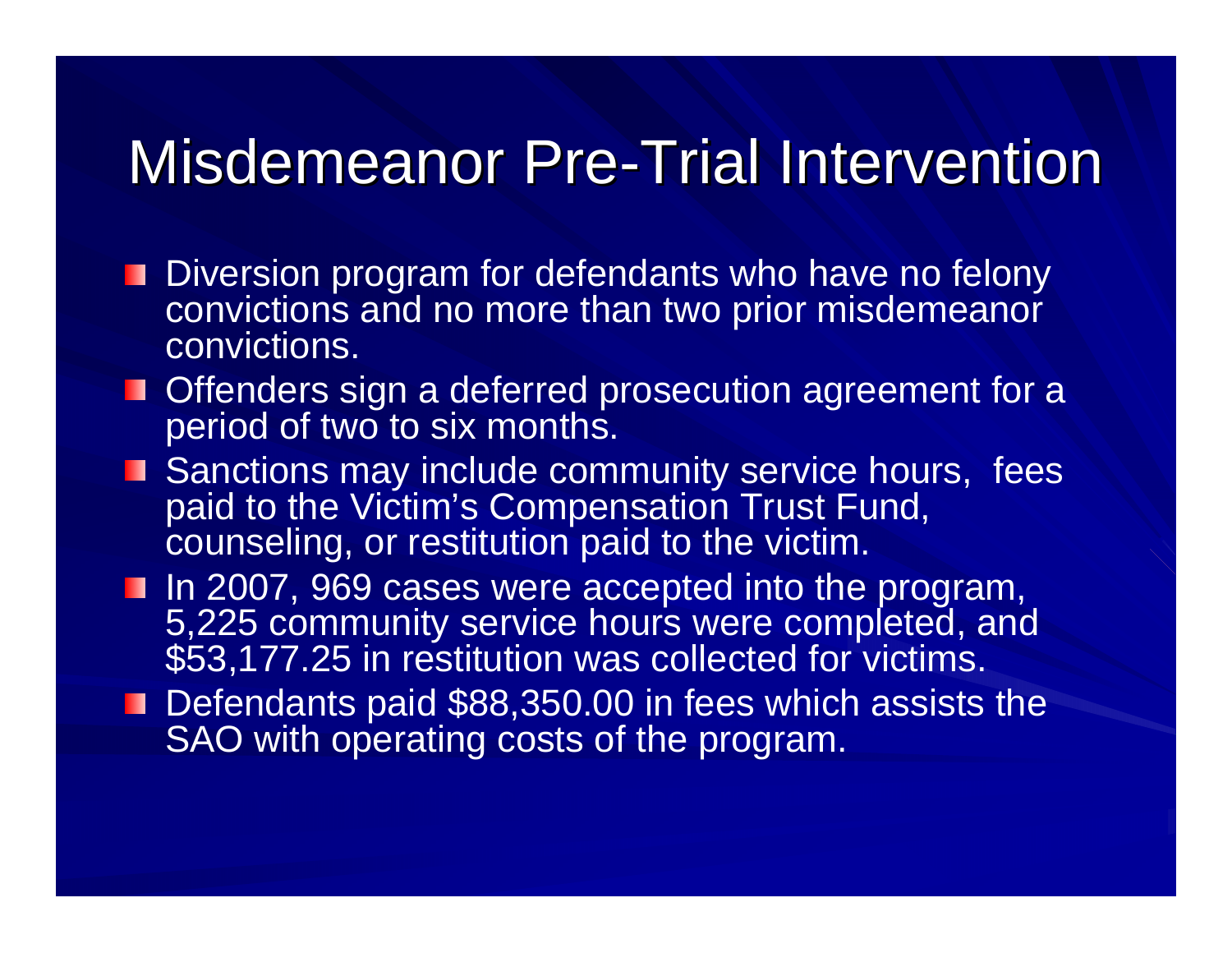#### **Pre-Trial Restitution Program**

- **Designed to reduce the tremendous flow of worthless** check cases through the court system.
- **Benefits are reduction of the high worthless check** caseload and related costs, and a speedier recovery of the victim's losses.
- **Hearings are generally conducted by SAO volunteers.**
- In 2007, 14,345 hearings were held and \$1,960,083.41 in restitution was collected for victims.
- Defendants paid \$405,534.05 in fees which assists the SAO with operating costs of the program.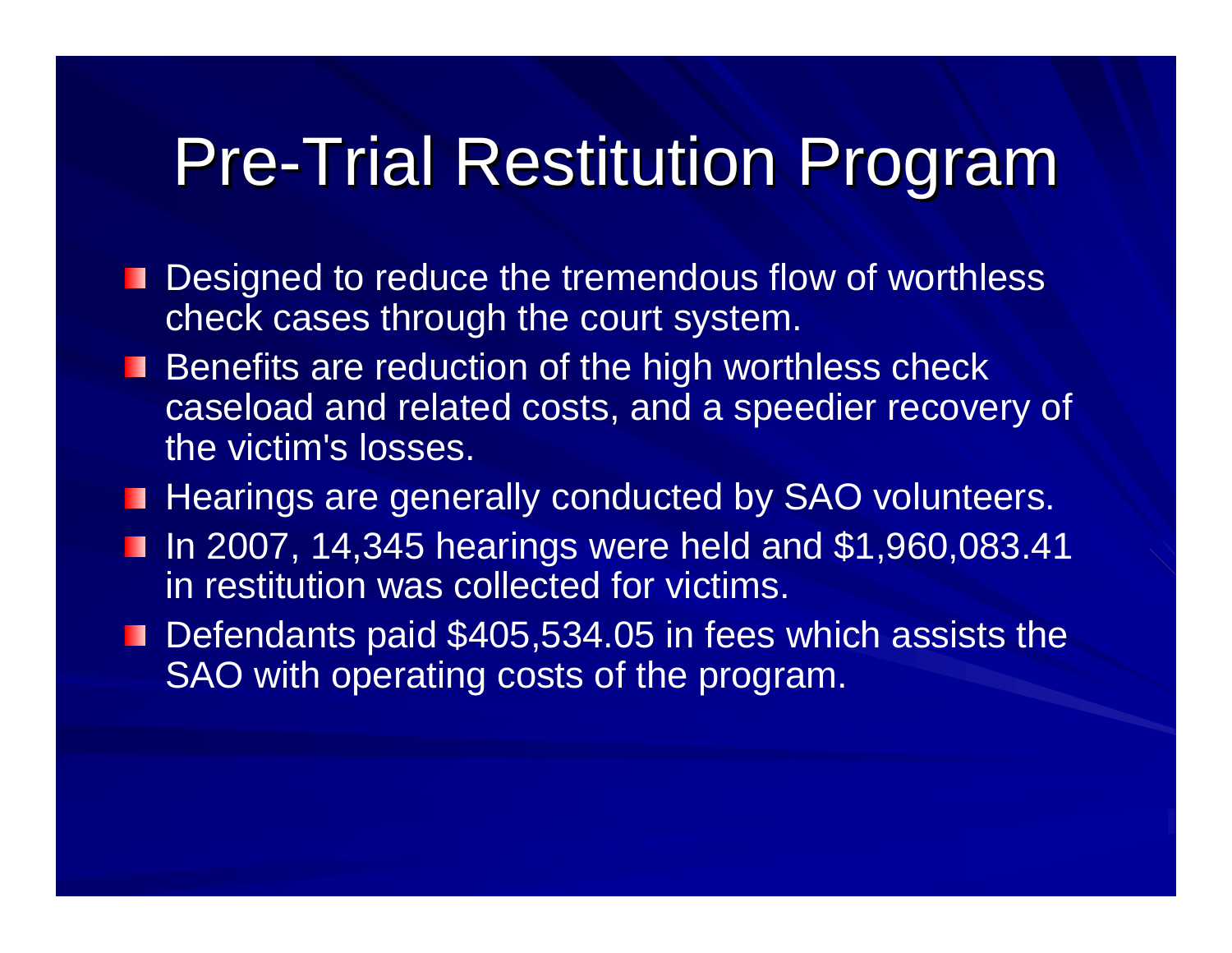## Drug Court

- **Therapy intensive drug treatment program.**
- **DED** Offenders are supervised by Probation Officers with the Department of Corrections.
- **Participants must attend drug treatment, undergo regular drug** screens, attend weekly NA and AA meetings in the community.
- **A key component is judicial over-sight with defendants making** regular court appearances to monitor compliance.
- In 2007, 68 cases were accepted and 42 participants graduated from the program.
- For the years 2005-2007, of the 189 offenders who successfully graduated from Drug Court, only 6.9% received a subsequent felony conviction and only 7.4% received a subsequent misdemeanor conviction.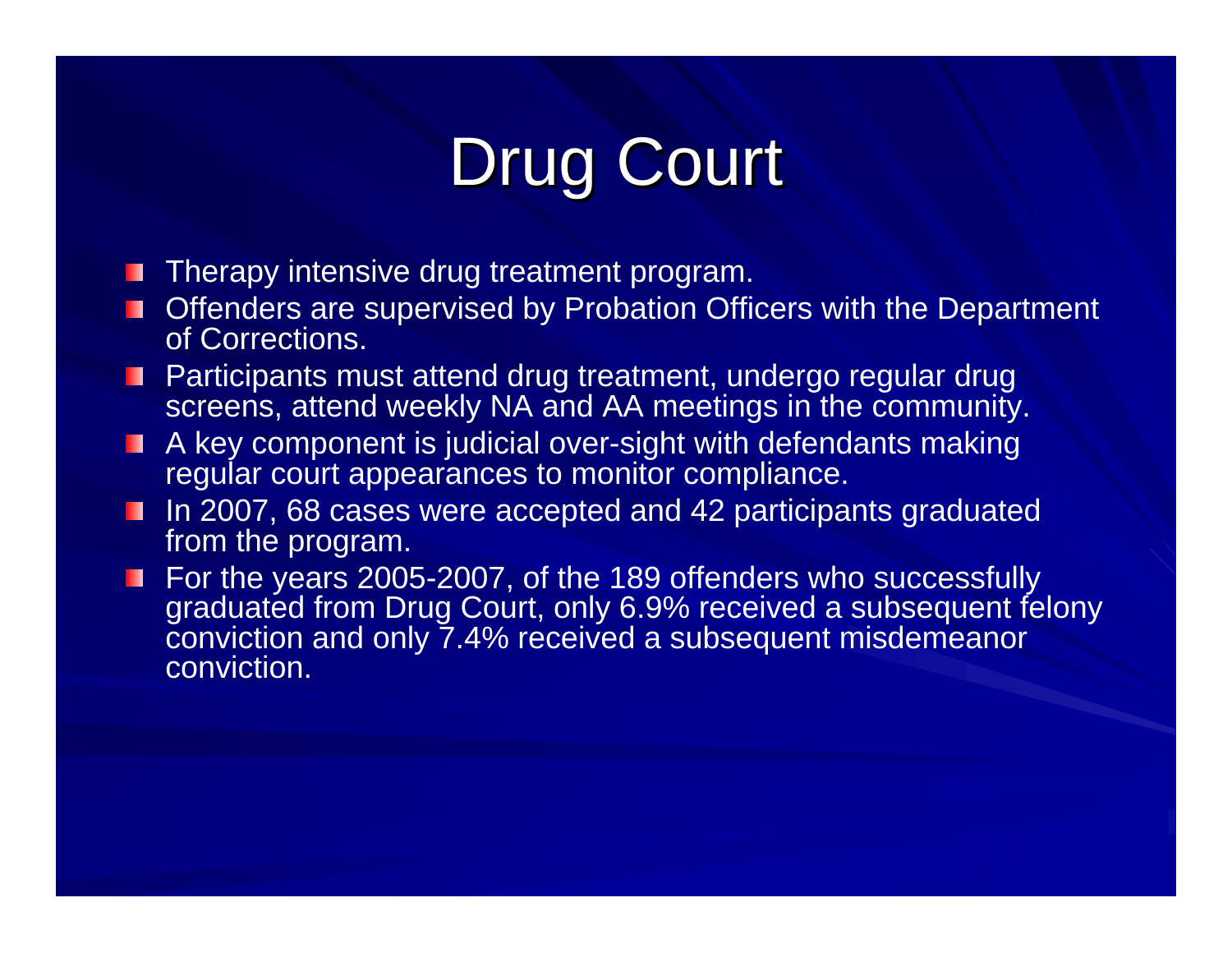## Juvenile Diversion and **Early Intervention**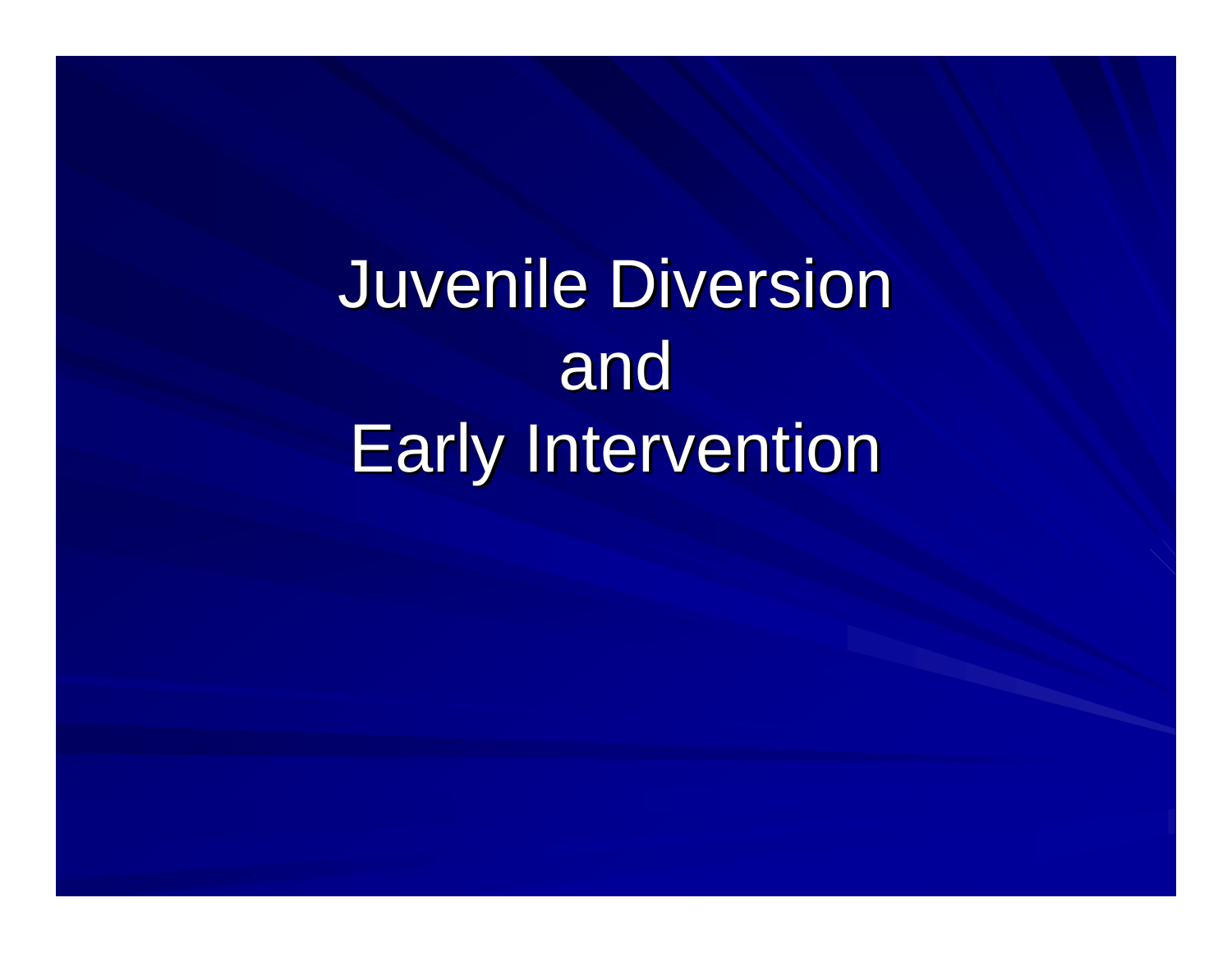#### Juvenile Arbitration I and II Juvenile Arbitration I and II

- Program for first-time juvenile offenders charged with<br>misdemeanors or non-violent felonies. misdemeanors or non-violent felonies.
- **Charges are dismissed if the juvenile successfully completes the program.**
- **Hearings are conducted by SAO volunteers.**
- Sanctions/services to the juvenile may include<br>community service hours, gender specific classes<br>relating to the juvenile justice system, jail tours, essays,<br>letters of apology, anger management classes, mental<br>health couns
- In 2007, 919 hearings were held, 6,392 community<br>service hours were completed, and \$161,880.92 in<br>restitution was collected for victims.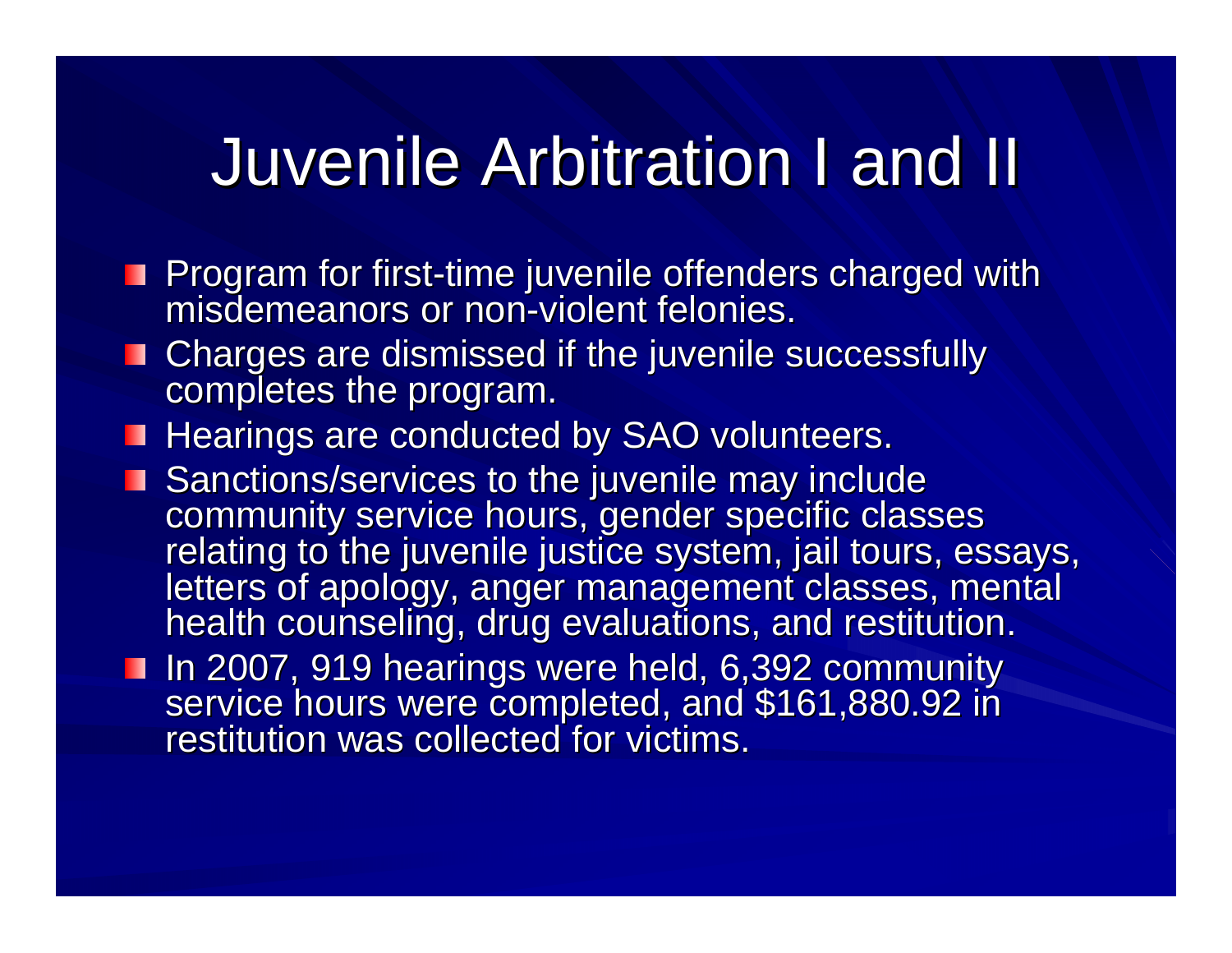#### Intensive Delinquency Diversion Services Program

- The Intensive Delinquency Diversion Services Program is a diversion<br>program for early offending youth who are at <mark>high risk for re-offending</mark>.
- Administered by the State Attorney's Office through a contract awarded by the Department of Juvenile Justice.
- Youth in the program have a multitude of family, school, drug and other delinquency related risk factors.
- **T** Youth are assigned a case manager for a period of 6-9 months.
- Case managers are required to conduct several weekly visits with youth, parent and youth's school in order to address the youth's needs and to reduce the youth's risk of recidivism.
- $\Box$  Case managers may have a maximum of 20 youth on their case load.
- In 2007, 143 youth were served by this program, 838 hours of community service were completed, \$1,422.66 in restitution for victims was collected, and 14,378 visits were conducted by the case managers. П
- In 2006 the recidivism rate for youth successfully completing the IDDS program was 17%. п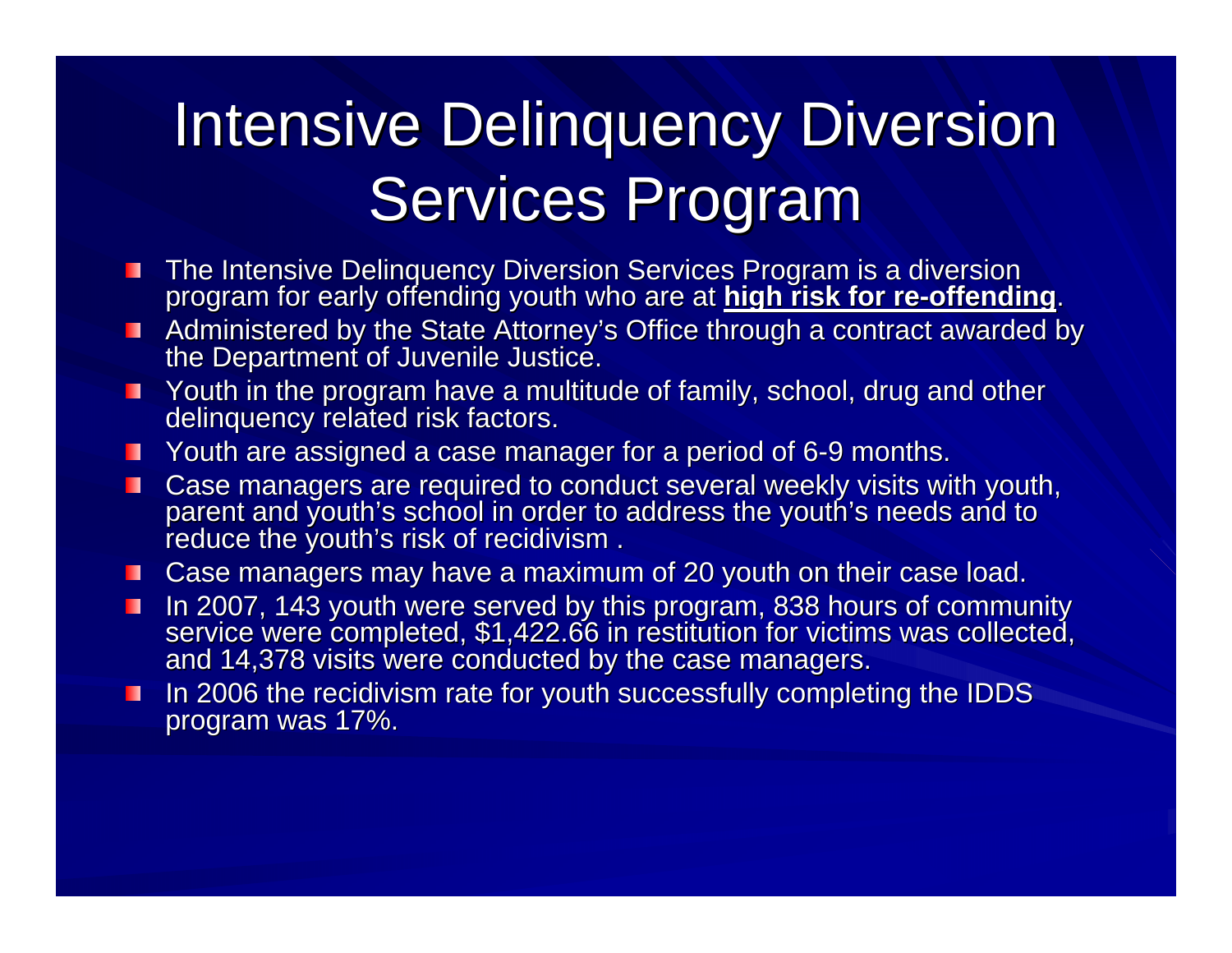#### **Teen Court Program**

- Duval County juveniles ages 10-17
- Typically first time misdemeanor offenses
- Referred by SAO or by School Resource Officers (Civil Citation)
- Guilt is a prerequisite for participation Ш
- Court is presided over by adult judges or attorneys
- **The Trained Teen Attorneys argue the facts of the case**
- A Peer Jury decides on appropriate sanctions
	- Community Service
	- Peer Circle (Educational Seminars)
	- Jury Duty

In 2007, 253 cases were accepted into Teen Court and 4,208 community service hours were completed.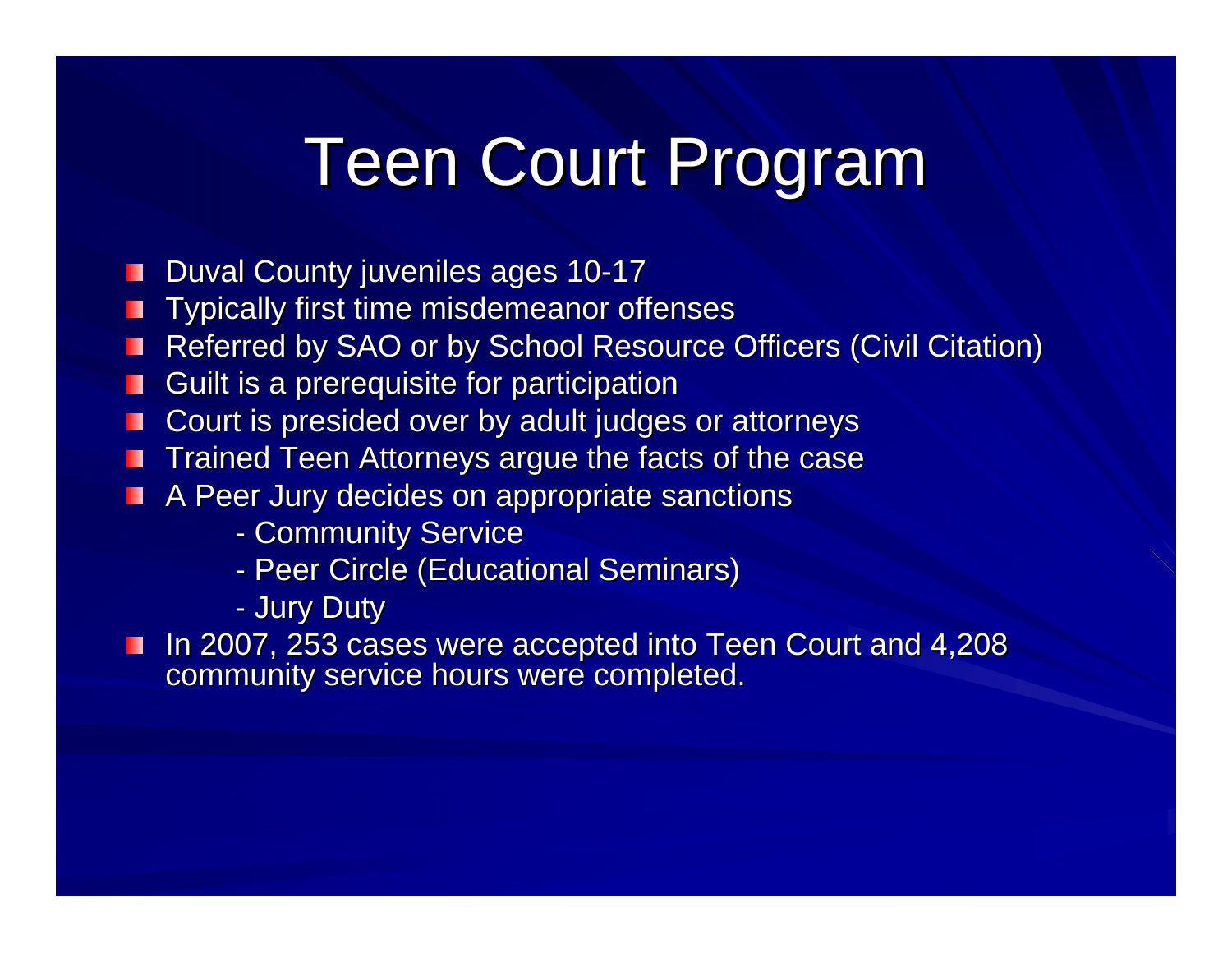#### **Truancy Teen Court Program**

The Truancy Teen Court Program is a prevention program<br>specifically designed to target middle school aged students who are<br>losing interest or motivation to attend school. Specially trained<br>teenagers fulfill the roles of ju

In 2007, 60 cases were accepted into Truancy Teen Court and 322 community service hours were completed.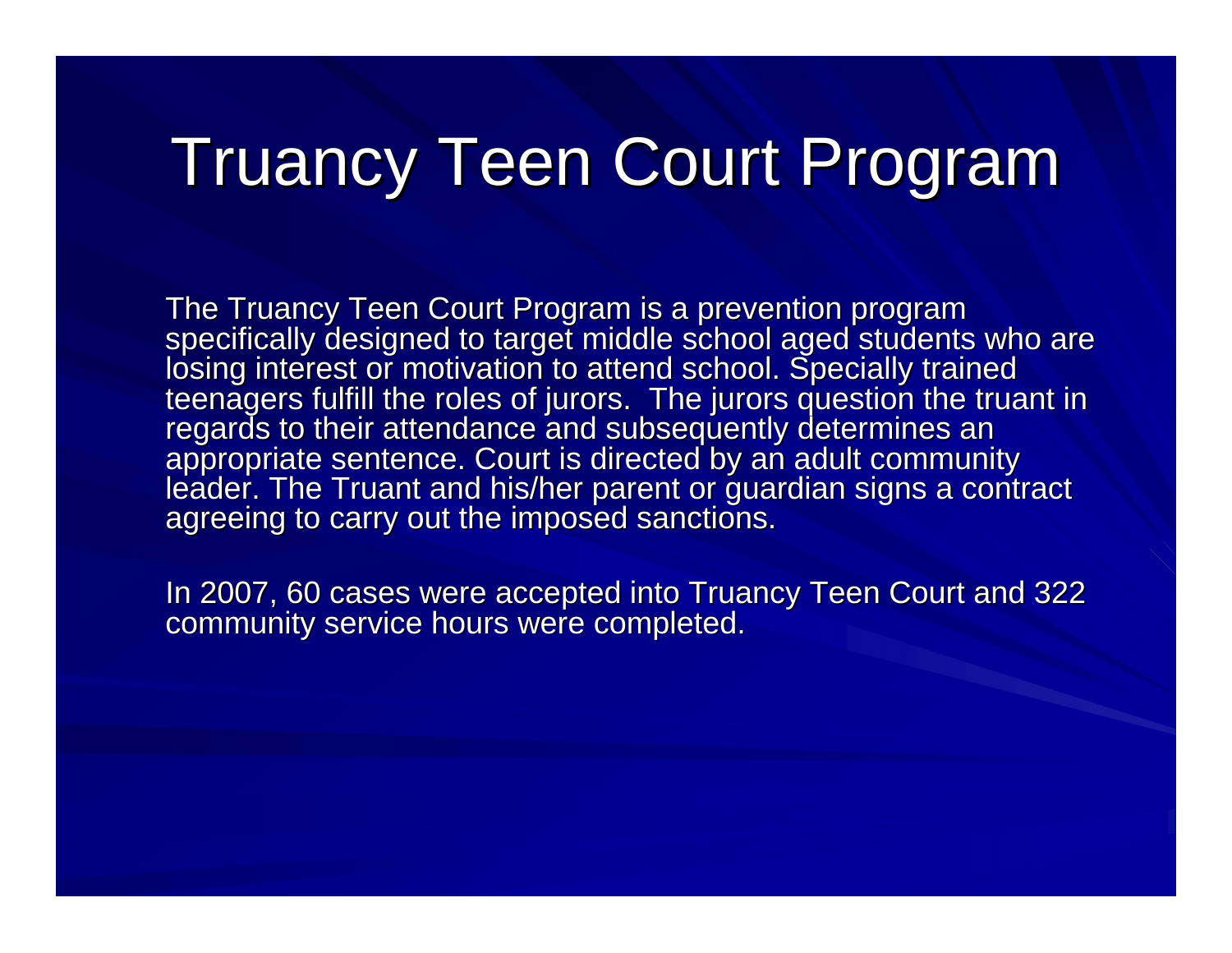## **Truancy Arbitration Program**

- Purpose of the program is to hold parents accountable for the attendance of п their children.
- Referrals are received from the Subpoena Program and from Social Workers and Truant Officers.
- **Parents receive case management for approximately one full** school year.
- **Hearings are scheduled for parents and children to attend.**
- Interventions such as counseling, tutoring, etc. are arranged to resolve the truancy problem.
- If interventions and case management are unsuccessful, п criminal prosecution of the parent may result, but only as a last resort.
- **Since 1995, 2,207 hearings have been held.**
- 172 parents have been arrested since the inception of the program in 1995.
- The program has been evaluated by the Colorado Foundation for Families п and Children and found effective in reducing truancy.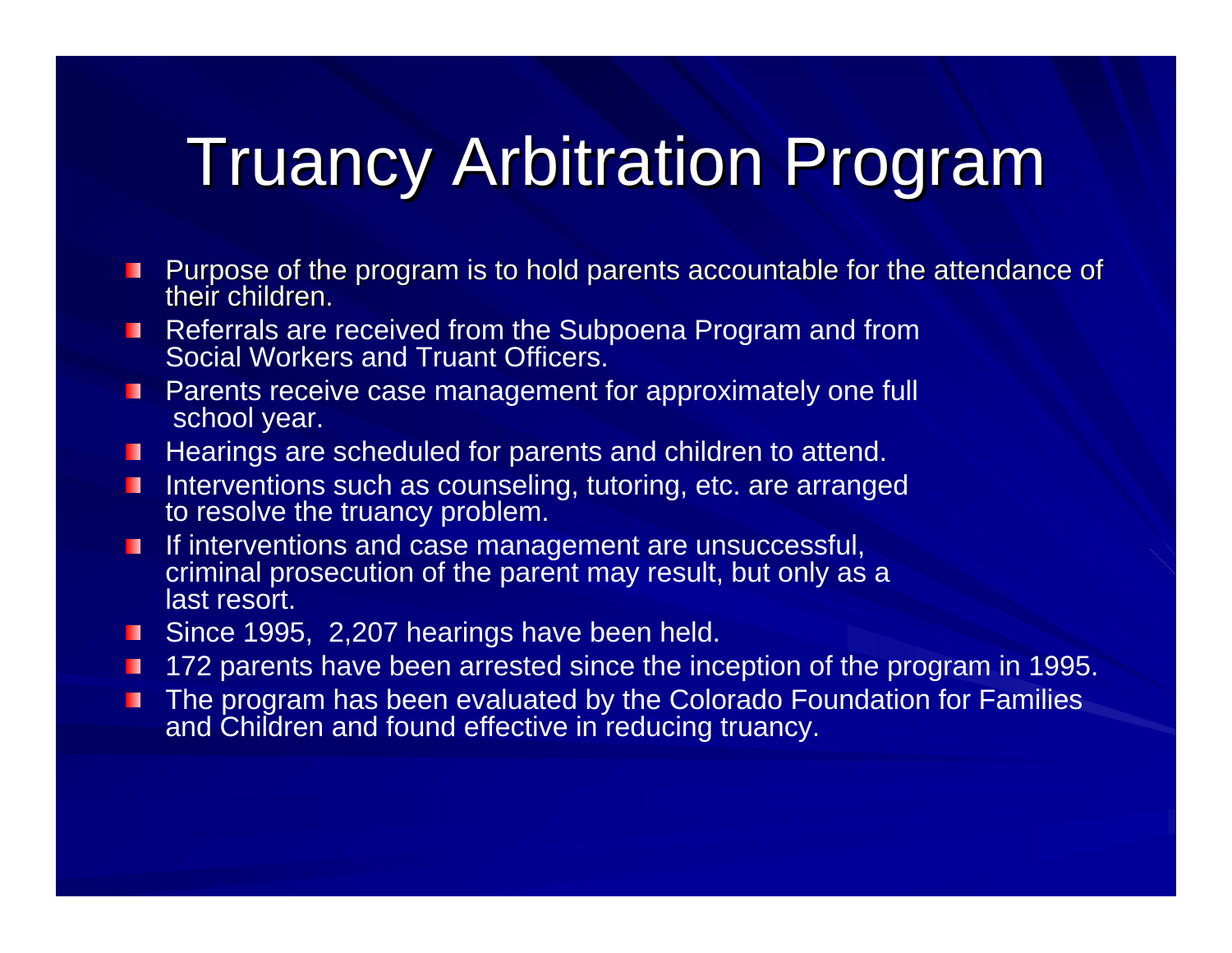#### Intervention for At-Risk Youth

- **Prevention/Intervention program for youth Prevention/Intervention program for youth** participating in the Juvenile Arbitration and **Truancy Arbitration Programs.**
- $\blacksquare$  Funded by a grant awarded by the Department of Juvenile Justice.

**Provides case management and mental health** counseling to youth who are at-risk for entering the juvenile court system due to a multitude of family, school, drug and other delinquency related risk factors.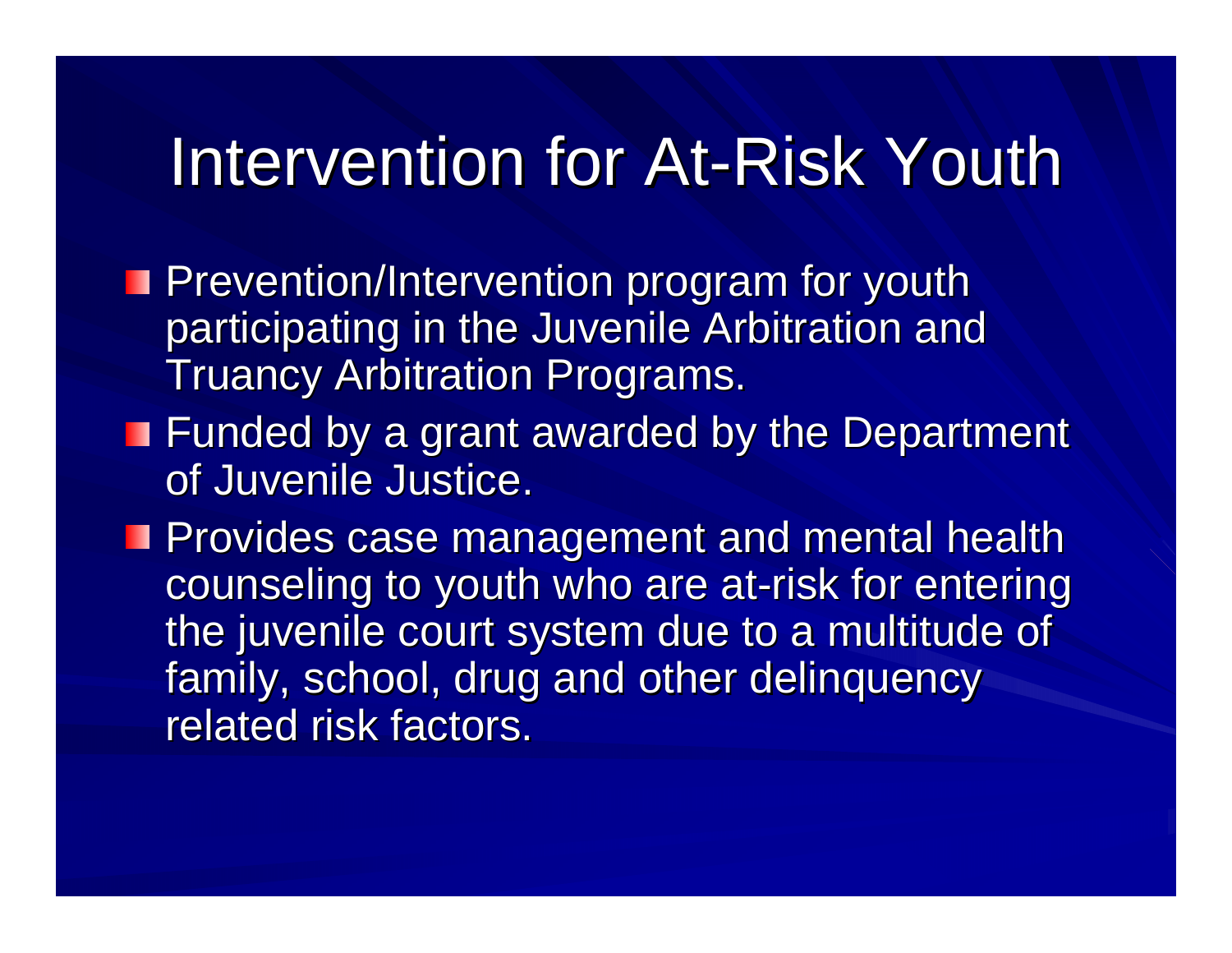## Juvenile Drug Court Juvenile Drug Court

- **Three to 12 month diversion program in which a juvenile defendant** participates in drug treatment.
- **The program features counseling, frequent drug screens, and case** manager supervision.
- A key component is judicial over-sight with defendants making regular court appearances to monitor compliance.
- Residential treatment is available if appropriate, but most cases participate in outpatient therapy.
- In 2007, 51 cases were accepted into the program and 32 juveniles successfully graduated.
- For the years 2005-2007, of the 112 juveniles who successfully graduated from Drug Court, only 3.6% received a subsequent felony conviction and 25.9% received a subsequent misdemeanor conviction.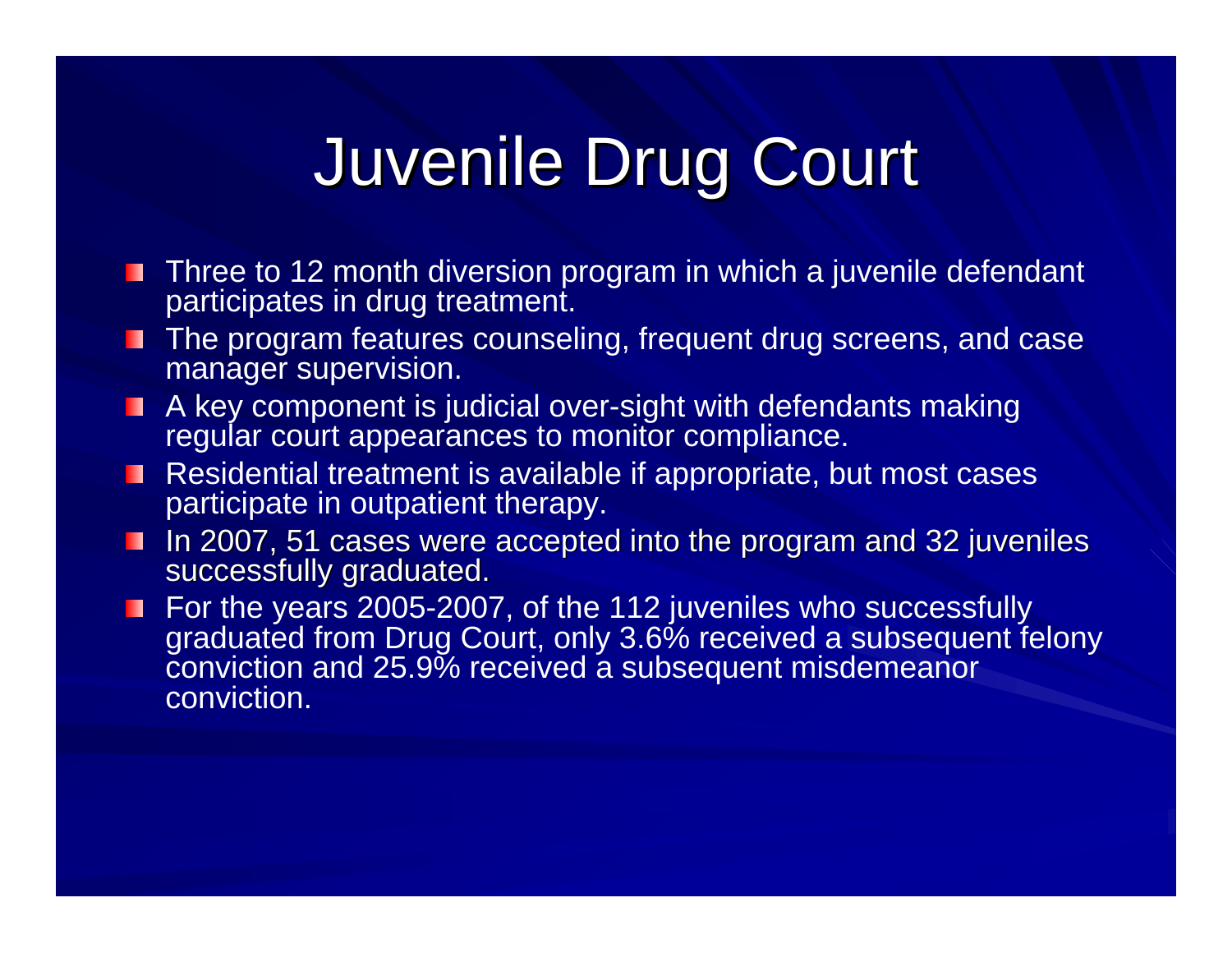#### **Focus On Females**

- Class geared towards female juvenile offenders and their<br>parents. Juveniles range in age from 12-18 years old.
- **The class focuses on the current issues which affect** female juveniles (i.e. theft, drugs, and fighting, and<br>myspace.com). This class makes parents and juveniles<br>aware of how such behaviors are the root causes to criminal activity today.
- Planned Parenthood representative educates girls on<br>how using their bodies improperly can lead to negative<br>consequences. By knowing the truth about sex, young<br>girls can protect their bodies and make the right choices.
- I Inmates from the Duval County Jail speak with girls<br>about their own struggles as a juvenile offender and how<br>life has changed since being arrested.
- Each perspective shows the true reality of crime, not just today, but also for the future.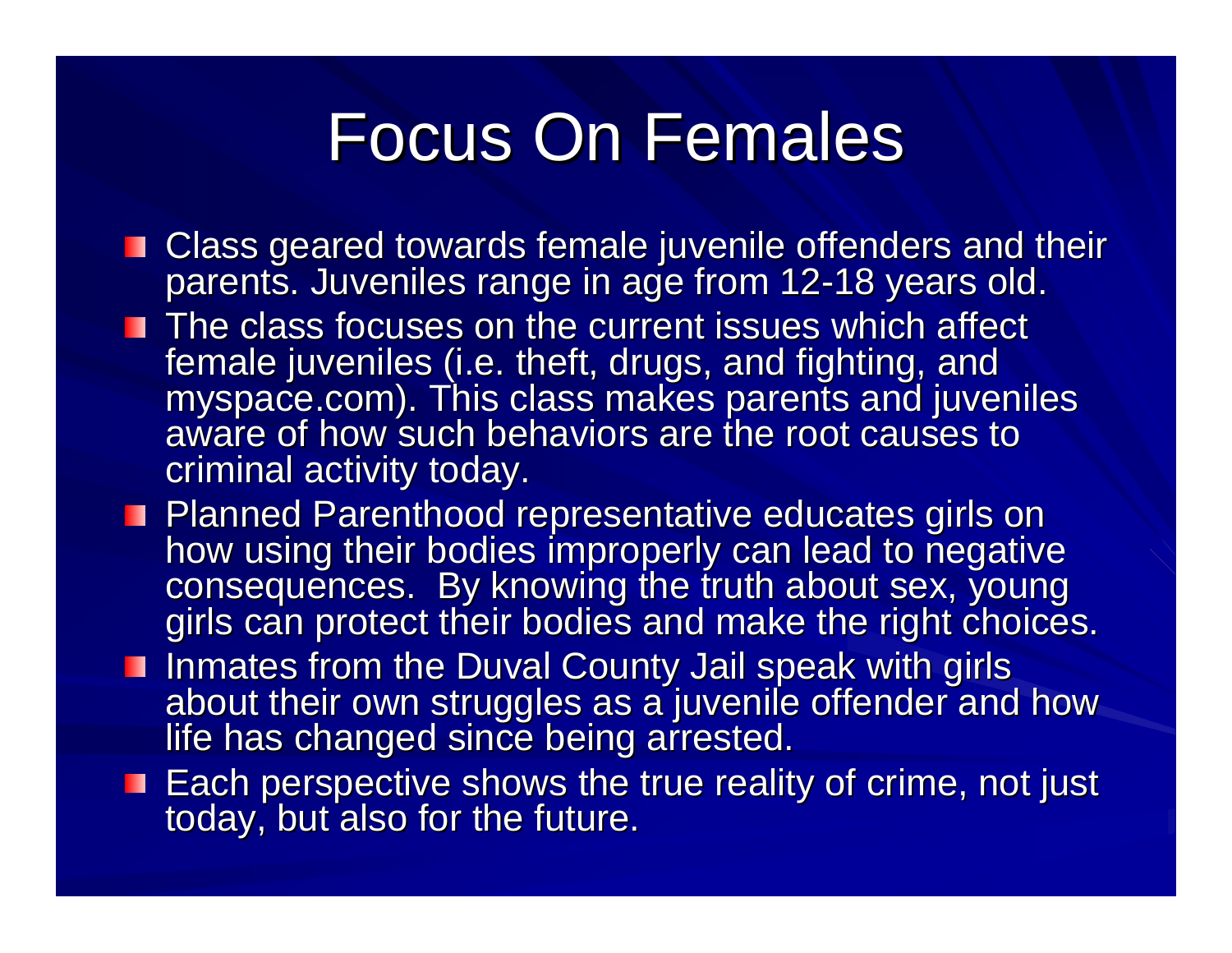# Program for At-Risk Students

The State Attorney's Office has stepped outside the traditional role of prosecutors and become directly involved in intervention. Many of our efforts are school-based. We created the State Attorney School Outreach Program in 1995 through which an Assistant State Attorney is assigned as a liaison to every middle school in Duval County. Members of my staff regularly speak to students, teachers, and parents throughout our judicial circuit about juvenile issues.

One of the most successful examples of working with our schools is our Program for At-Risk Students (PAS). PAS serves students throughout Jacksonville who have had serious discipline problems. The students attend juvenile delinquency hearings and discuss their behavior with juvenile judges. They also tour the local jail and interact with juveniles incarcerated as adults. The juvenile inmates stress avoiding criminal activity and staying in school. To date, over 5,500 at-risk juveniles have participated in PAS.

A 1996 study by Dr. David Rasmussen, Professor of Economics and Director of Policy Sciences at Florida State University, concluded that **PAS "may have averted as many as 1,500 property crimes,"** between 1993 and 1995. Based on Professor Rasmussen's findings, we can estimate that as many as 10,000 property crimes may have been averted since the inception of the program.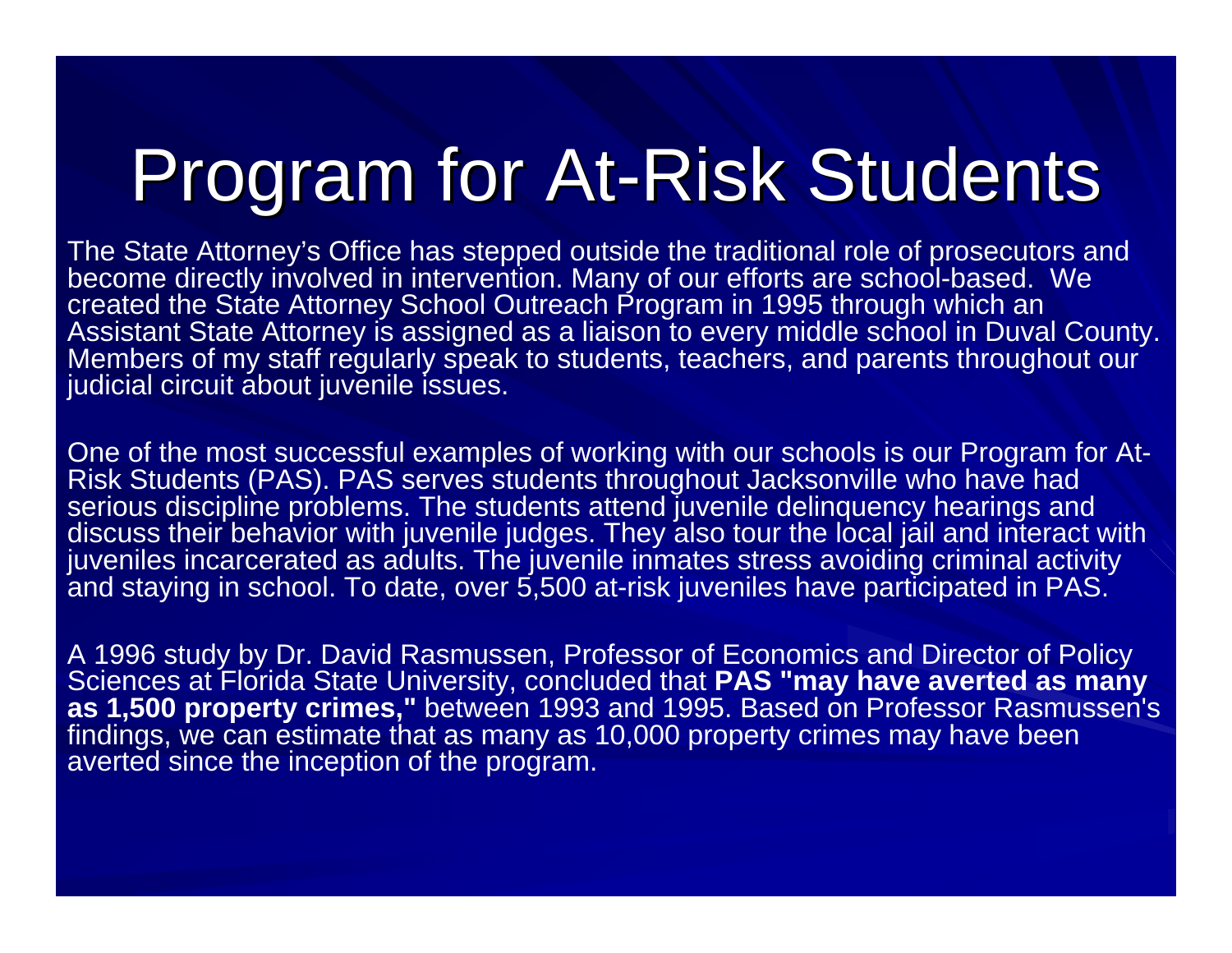#### **Other Programs Under** Development

#### **ECivil Citations/ Juvenile Domestic Battery Cases**

#### **Mental Health Court**

**Prostitution Cases**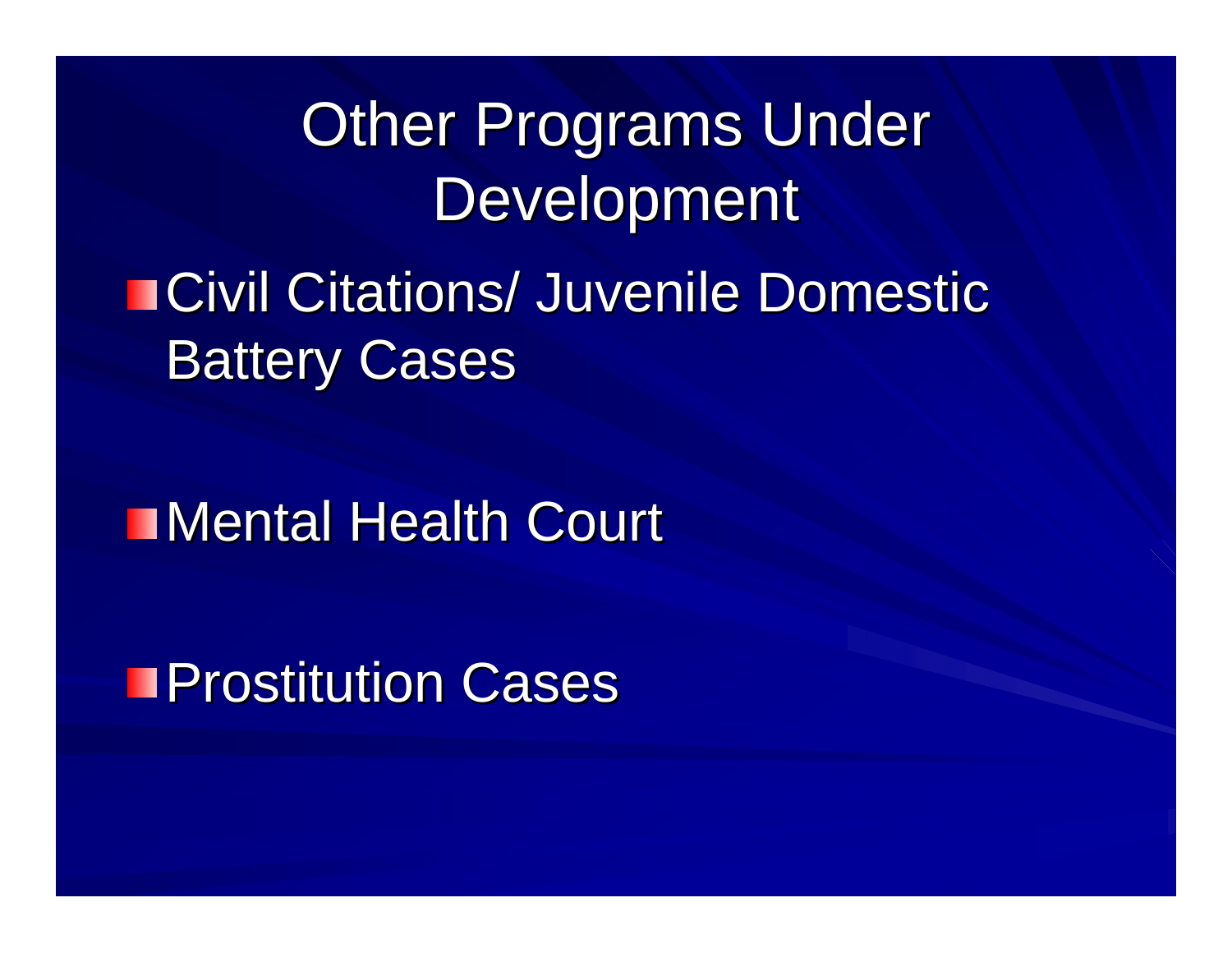#### Volunteers

- In many cases, the hearings for these programs are conducted by specially trained volunteers who serve as mediators or hearing officers. It would not be possible for the State Attorney's Office to provide this community service without the assistance of volunteers. It is a highly technical and professional position with the volunteer administering work hours, restitution, and referral service in a quasijudicial atmosphere.
- **Volunteer stats for 2007** 42 mediators in Duval provided 2,700 hours of service
- Teen Court 18 adults provided 182 hours of service
	- 22 juveniles provided 873 hours of service
- In addition, volunteers are utilized as mentors and in victim impact H panels.
- The State Attorney's Office has more than 150 volunteers circuitwide.